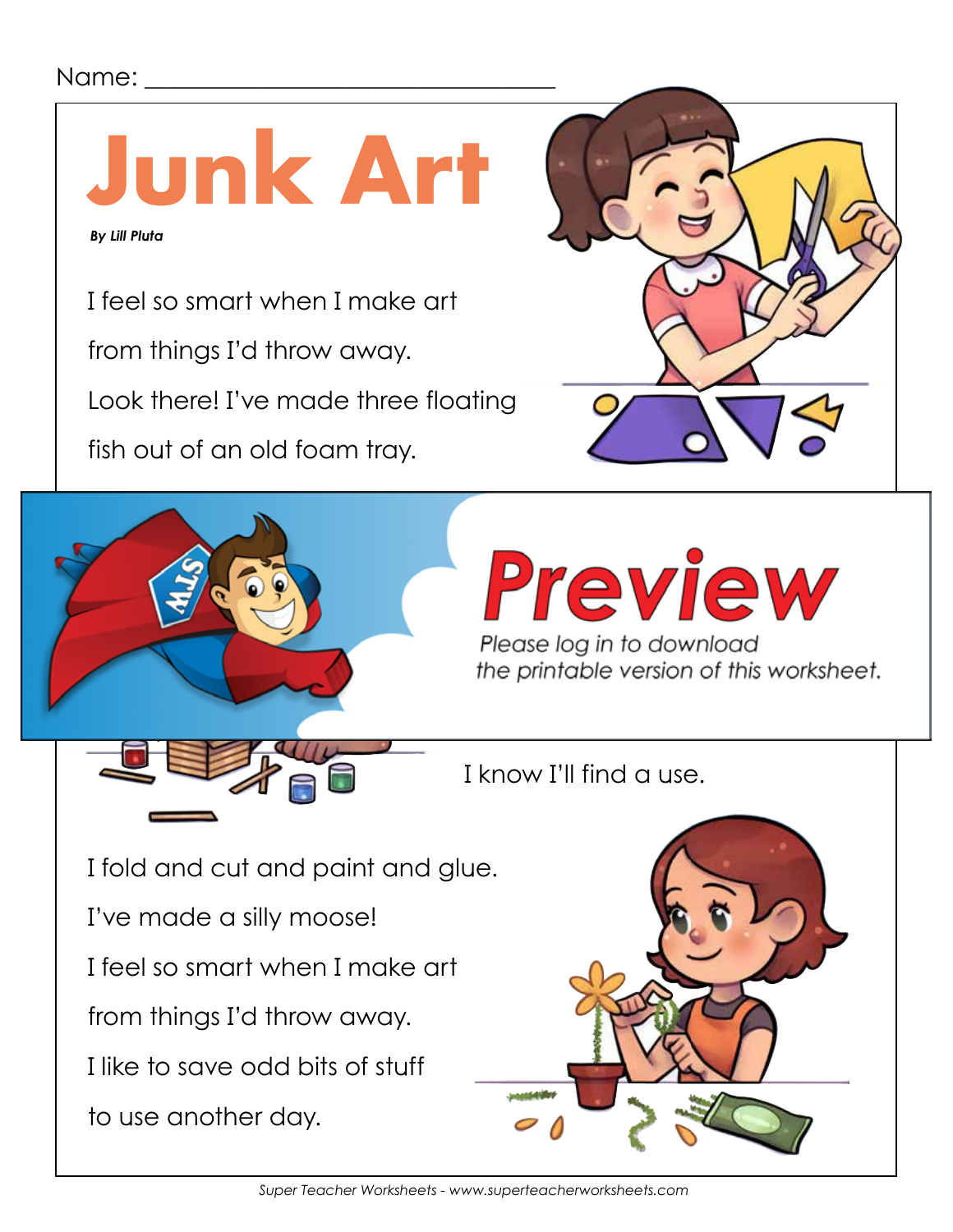## Name:



- **4.** In the poem, what is the moose made out of?
- **5.** Give an example of a craft you've made. Tell what it was made from and what it looked like.

 $\overline{\phantom{a}}$  , and the contract of the contract of the contract of the contract of the contract of the contract of the contract of the contract of the contract of the contract of the contract of the contract of the contrac

 $\overline{\phantom{a}}$  , and the contract of the contract of the contract of the contract of the contract of the contract of the contract of the contract of the contract of the contract of the contract of the contract of the contrac

 $\overline{\phantom{a}}$  , and the contract of the contract of the contract of the contract of the contract of the contract of the contract of the contract of the contract of the contract of the contract of the contract of the contrac

 $\overline{\phantom{a}}$  , and the contract of the contract of the contract of the contract of the contract of the contract of the contract of the contract of the contract of the contract of the contract of the contract of the contrac

 $\overline{\phantom{a}}$  , and the contract of the contract of the contract of the contract of the contract of the contract of the contract of the contract of the contract of the contract of the contract of the contract of the contrac